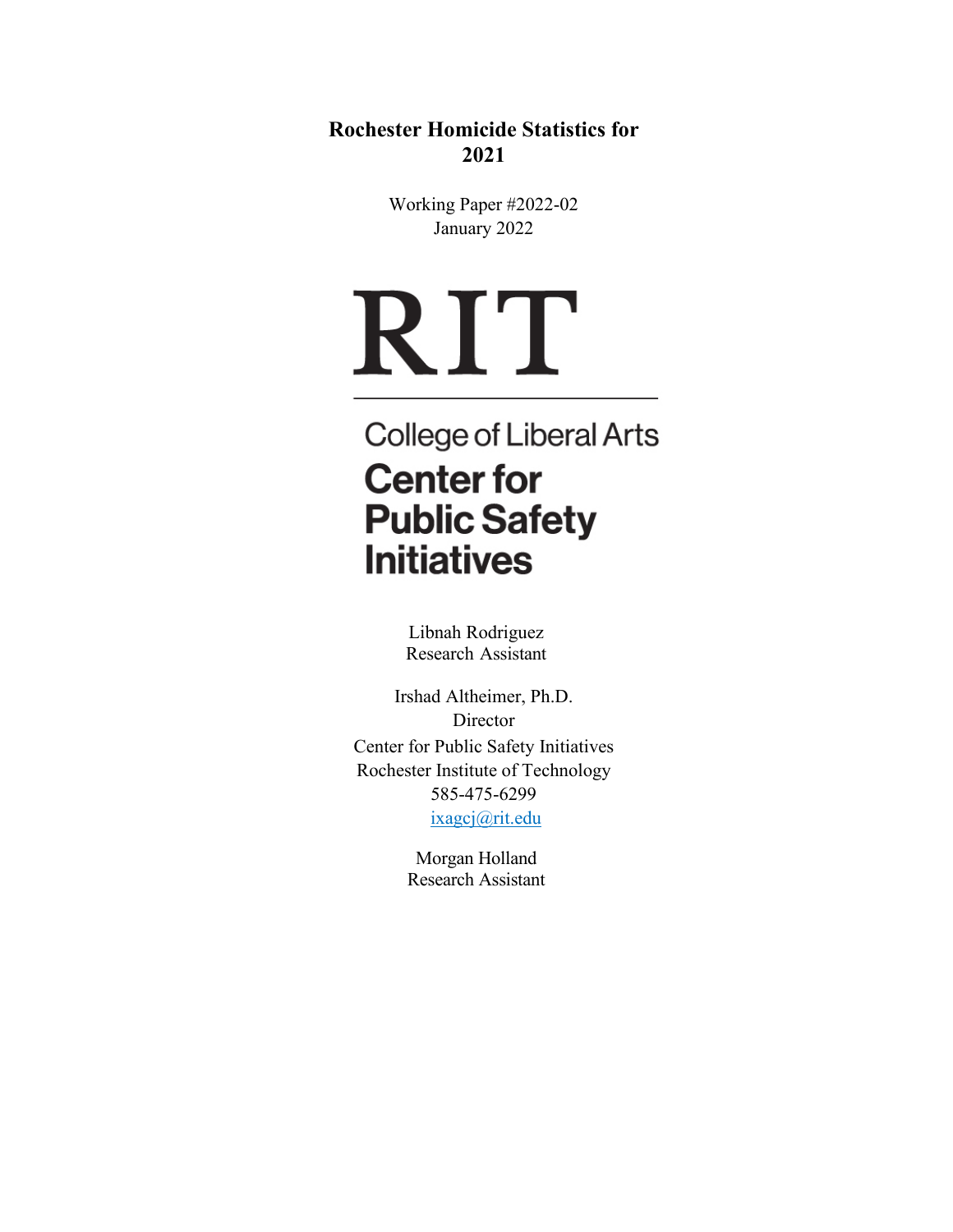#### **Introduction**

 This report examines homicide data reflecting incidents occurring in the City of Rochester in 2021. Using data gathered from the Rochester Police Department's Open Data Portal, we aim to discuss Rochester's homicide count over the last 10 years and homicide rate from 2000 to 2021. This report also seeks to explore victim demographics, namely victim age, gender, and ethnicity, followed by a brief review of weapon types and location of incidents. To provide further context, some sections include national level homicide data for comparison. This paper is updated and released annually to reflect yearly data. We hope this report serves as a valuable tool for local agencies, policy makers, and the general public in their attempts to evaluate current strategies to decrease violent crime in our city.

## **Rochester's Homicide Count & Rate**

The homicide count from 2011 to 2021 can be found in Figure 1. In 2021, Rochester had 81 reported homicides, resulting in the highest number of victims in the past decade. From 2020 to 2021, Rochester experienced an approximate 55.8% increase in homicides. Though yearly fluctuations are a common feature of violence in American cities, an increase of this magnitude is rare. Indeed, previous analyses conducted by the Center for Public Safety Initiatives suggest that "up to 20% yearly fluctuations in homicide and shooting victimization [are] relatively common" (Altheimer, Klofas, & Gray, 2017, p.6). This, coupled with the fact that Rochester experienced a 62.5% increase in homicide from 2019 to 2020, suggests that homicide has continued to surge *consistently*, but only within the past two years. Only subsequent years can determine whether these homicide levels are anomalies or part of a long-term trend.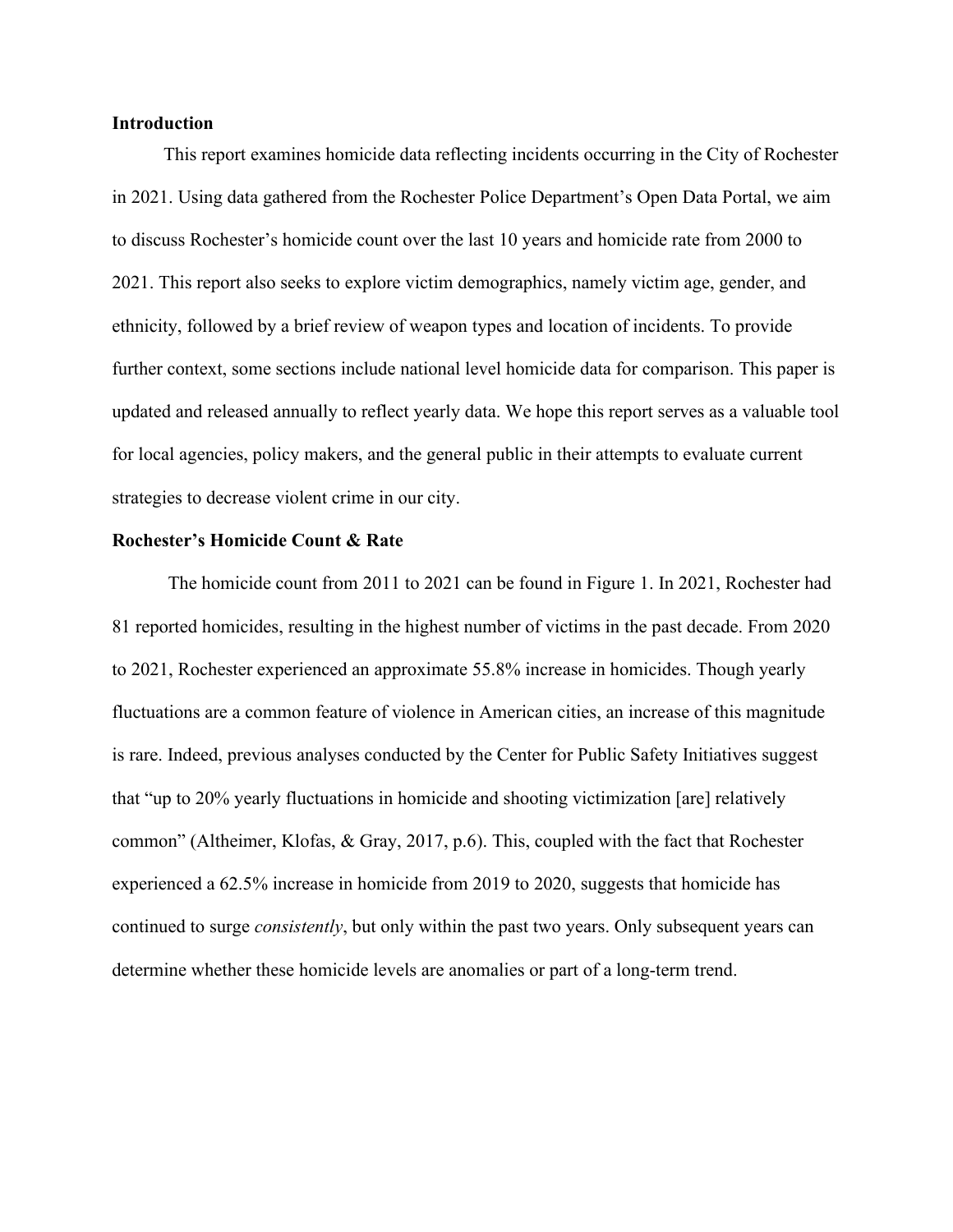



Comparing homicide levels over time requires the use of homicide rates. By considering changes in population, homicide rates allow us to make standardized comparisons in crime levels. To also remain consistent with current data practices, this report uses U.S. Census population estimates to calculate the rate of homicide per 100,000 residents.

Figure 2 illustrates Rochester's homicide rate from 2000 to 2020. Though significant fluctuations have occurred in the past, the overall homicide rate remained relatively stable from 2000 to 2019. However, the substantial increase in 2020 reversed the decades-long decrease in homicide rates. This trend was also observed on the national level; "In 2020, murders in the United States spiked more than 27 percent – the largest increase in at least six decades" (Lopez, 2022, para.1). In 2021, the homicide rate increased by 56%, similar to 2020's increase of 58.7%. Nonetheless, Rochester's homicide rate is the highest it's been in over two decades.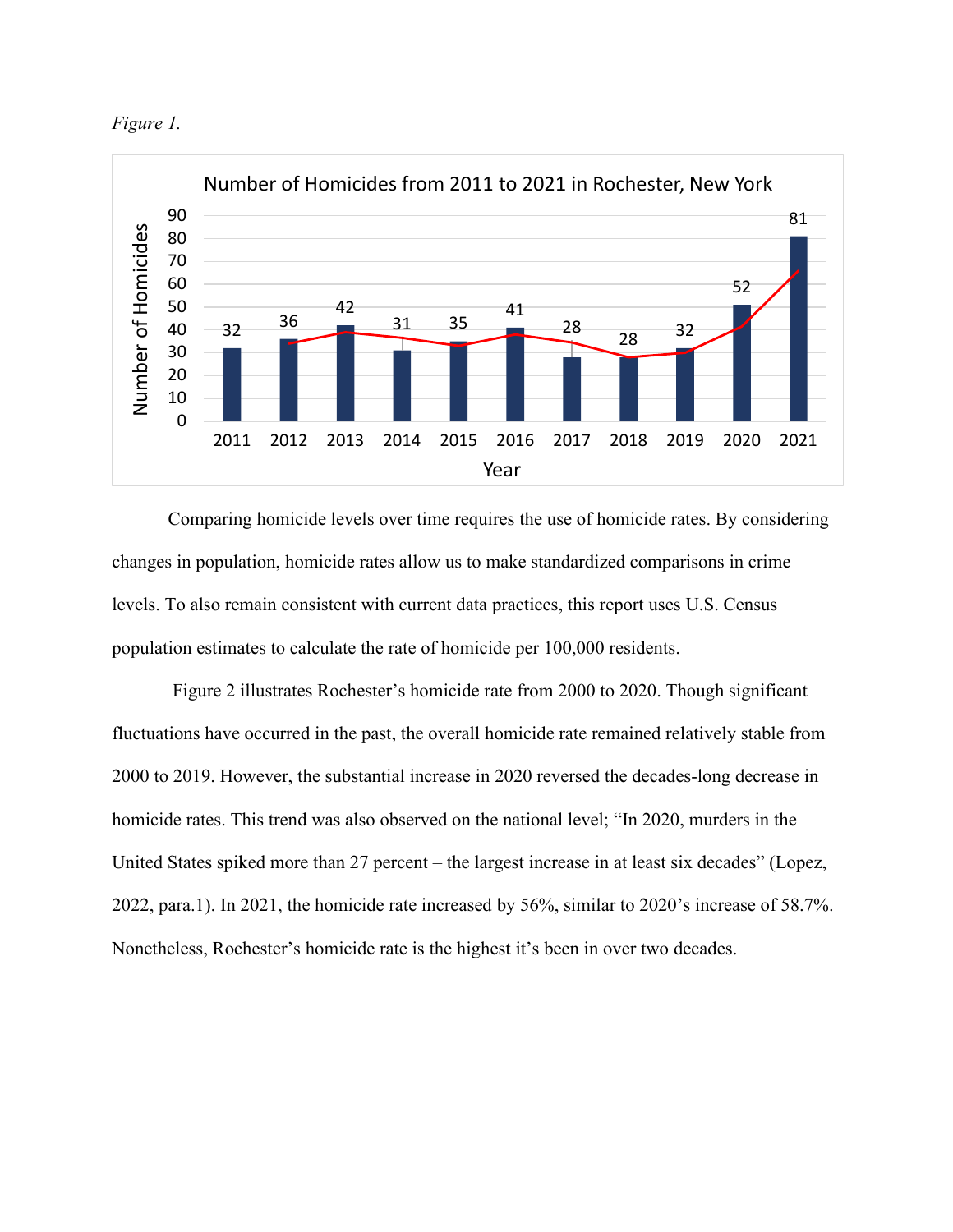



# **Victim Demographics**

The Rochester Police Department's Open Data Portal provides a glimpse into victim demographics. The data is determined primarily by the first responding officer, allowing for mistakes in ethnicity, race, and gender. The following data details 2021 victim demographics.

## *Victim's Ethnicity & Race*

Rochester's homicide victims by race/ethnicity can be seen in Figure 3 below. In 2021,

Black or African American victims were disproportionately represented in homicide data. Indeed, three out of every four victims were Black or African American, resulting in 76% of victims. To put this into perspective, Black or African Americans represent

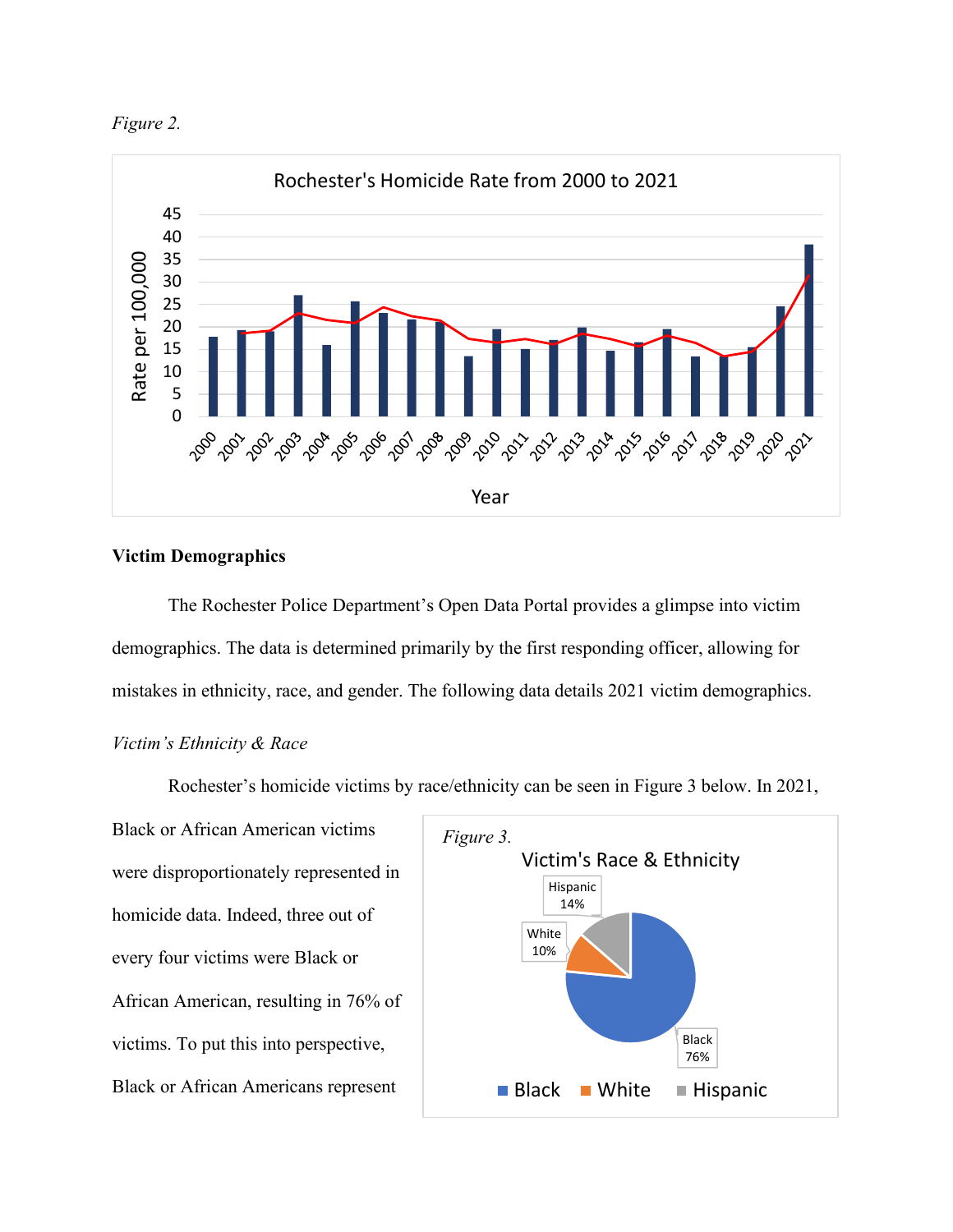only 39.8% of the City of Rochester's population (U.S. Census Bureau, 2020). This, when coupled with the fact that Black or African-Americans represent 52.4% of victims on the national level, indicate that racial disparities exist in homicide victimizations. Moreover, while White victims represented only 10% of homicides in Rochester, they account for 43.1% of victims on the national level. Conversely, Hispanic/Latino representation in national homicide data is comparable to Rochester's, as only a 2.6% difference exists.

## *Victim's Age*

Table 1 illustrates the ages of Rochester's homicide victims in 2021 and compares it to national homicide data for 2019 provided by the Federal Bureau of Investigations (FBI). The most noticeable difference between Rochester and national levels was for ages 20 to 24, with Rochester (21%) being 5.6% higher than the national figure (15.4%). In Rochester, ages 20 to 24 had the most homicide victims, while nationally most occurred at ages 25 to 29, barely higher than those aged 20 to 24. While 43.5% of the FBI data consisted of homicide victims of those ages 20 to 34, 56.8% of those in Rochester in 2021 were ages 20 to 34. The groups with the least victims in Rochester occurred for ages 1 to 4, 5 to 8, 9 to 12, 60 to 64, and 70 to 74, with 0 homicides occurring in these age groups during 2021. Nationally, the lowest homicide levels occurred at ages 9 to 12, at 0.6%. The median age of victims in Rochester in 2021, 29 years old, was lower than national levels in 2019, 30 to 34 years old.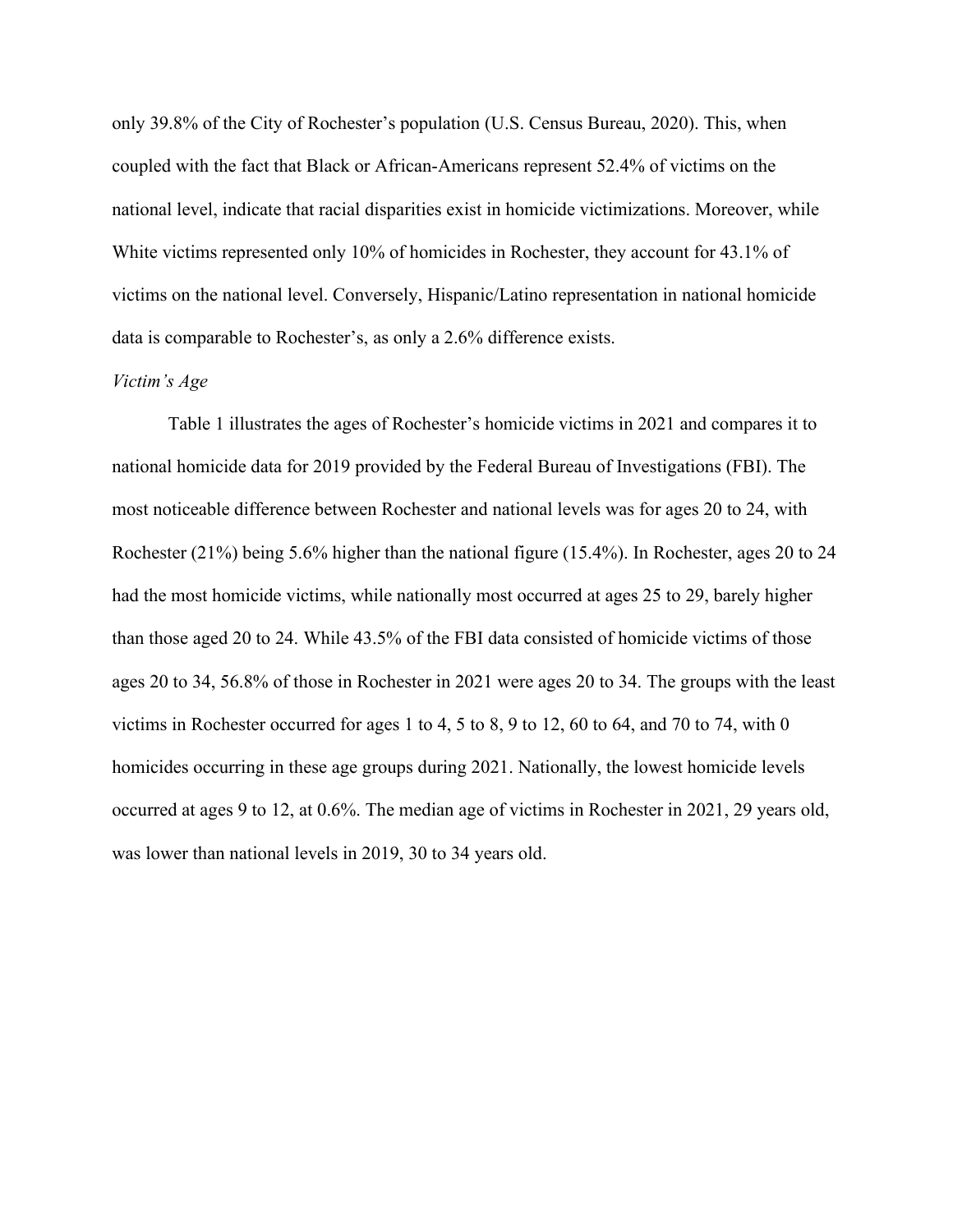| Table |  |
|-------|--|
|       |  |

| Age        | Rochester's<br>Homicide<br><b>Victims</b><br>2021 | Percentage | <b>National</b><br>Homicide<br>Victims 2019 | Percentage | <b>Difference</b> |
|------------|---------------------------------------------------|------------|---------------------------------------------|------------|-------------------|
| Infant     |                                                   |            |                                             |            |                   |
| (under 1)  | $\mathbf 1$                                       | 1.2%       | 154                                         | 1.1%       | 0.1%              |
| $1$ to $4$ | 0                                                 | 0.0%       | 210                                         | 1.5%       | 1.5%              |
| $5$ to $8$ | 0                                                 | 0.0%       | 116                                         | 0.8%       | 0.8%              |
| 9 to 12    | 0                                                 | 0.0%       | 87                                          | 0.6%       | 0.6%              |
| 13 to 16   | 5                                                 | 6.2%       | 307                                         | 2.2%       | 4.0%              |
| 17 to 19   | 4                                                 | 4.9%       | 1,136                                       | 8.2%       | 3.2%              |
| 20 to 24   | 17                                                | 21.0%      | 2,149                                       | 15.4%      | 5.6%              |
| 25 to 29   | 16                                                | 19.8%      | 2,161                                       | 15.5%      | 4.2%              |
| 30 to 34   | 13                                                | 16.1%      | 1,753                                       | 12.6%      | 3.5%              |
| 35 to 39   | 6                                                 | 7.4%       | 1,370                                       | 9.8%       | 2.4%              |
| 40 to 44   | $\overline{7}$                                    | 8.6%       | 1,103                                       | 7.9%       | 0.7%              |
| 45 to 49   | $\overline{2}$                                    | 2.5%       | 797                                         | 5.7%       | 3.3%              |
| 50 to 54   | 4                                                 | 4.9%       | 630                                         | 4.5%       | 0.4%              |
| 55 to 59   | 3                                                 | 3.7%       | 640                                         | 4.6%       | 0.9%              |
| 60 to 64   | 0                                                 | 0.0%       | 463                                         | 3.3%       | 3.3%              |
| 65 to 69   | $\mathbf{1}$                                      | 1.2%       | 282                                         | 2.0%       | 0.8%              |
| 70 to 74   | 0                                                 | 0.0%       | 207                                         | 1.5%       | 1.5%              |
| $75 +$     | $\overline{2}$                                    | 2.5%       | 278                                         | 2.0%       | 0.5%              |
| Unknown    | 0                                                 | 0.0%       | 84                                          | 0.6%       | 0.6%              |
| Total      | 81                                                | 100.0%     | 13,927                                      | 100.0%     | N/A               |

# *Victim's Gender*

Of the 81 Rochester homicides in 2021, 82.72% (67 people) were male and 17.28% (14 people) were female (Rochester Police Department). This data does not account for other genders or non-binary citizens, strictly placing people in either male or female. The FBI released homicide statistics for 2019 that shows approximately 78.32% of victims were male, 21.48% were female, and 0.20% were unknown (FBI, 2020). Compared to the 2019 data the FBI published, Rochester's 2021 data showed male homicide victims are slightly higher (4.40%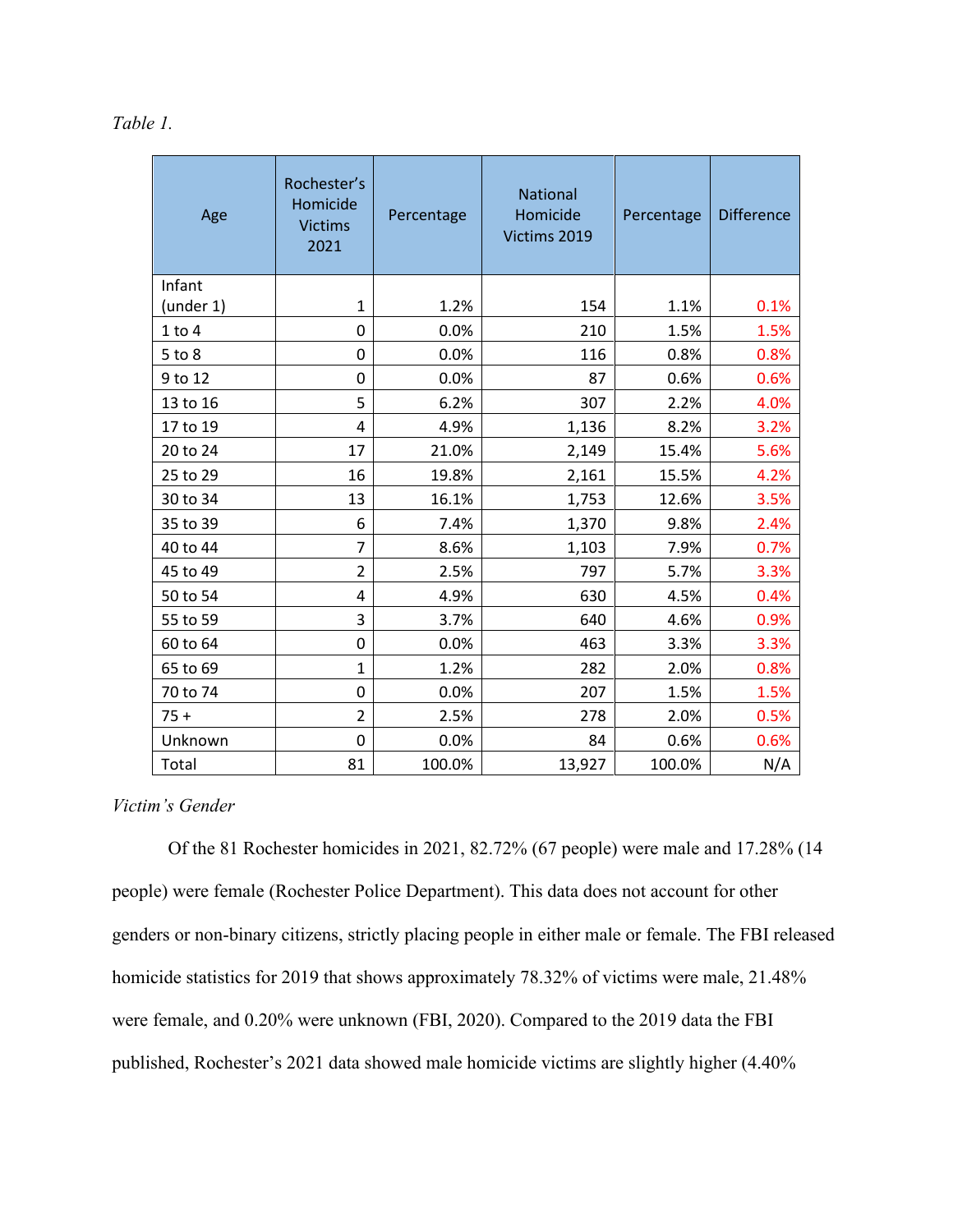higher) than national levels, while female homicide victims are slightly lower (4.20% lower) than national levels.



*Figure 4.* 

Figure 4 displays the national percentage of homicide victims from the FBI in 2019 versus the Rochester percentage of 2021. In Rochester, it is clear that more men are victims of homicide compared to national levels, even though it is a relatively small percentage larger, and less women are victims of homicide compared to national levels.

## **Location of Incidents**

Though the location of homicide incidents were relatively dispersed throughout the city, two locations were identified as "hotspots" where several incidents occurred within close proximity of each other. Figure 5 illustrates a map of Rochester's homicides in 2021. The first hotspot identified (circle 1), represents three incidents that occurred along Genesee St towards S. Plymouth Ave. All three incidents transpired less than .07 miles of each other, which is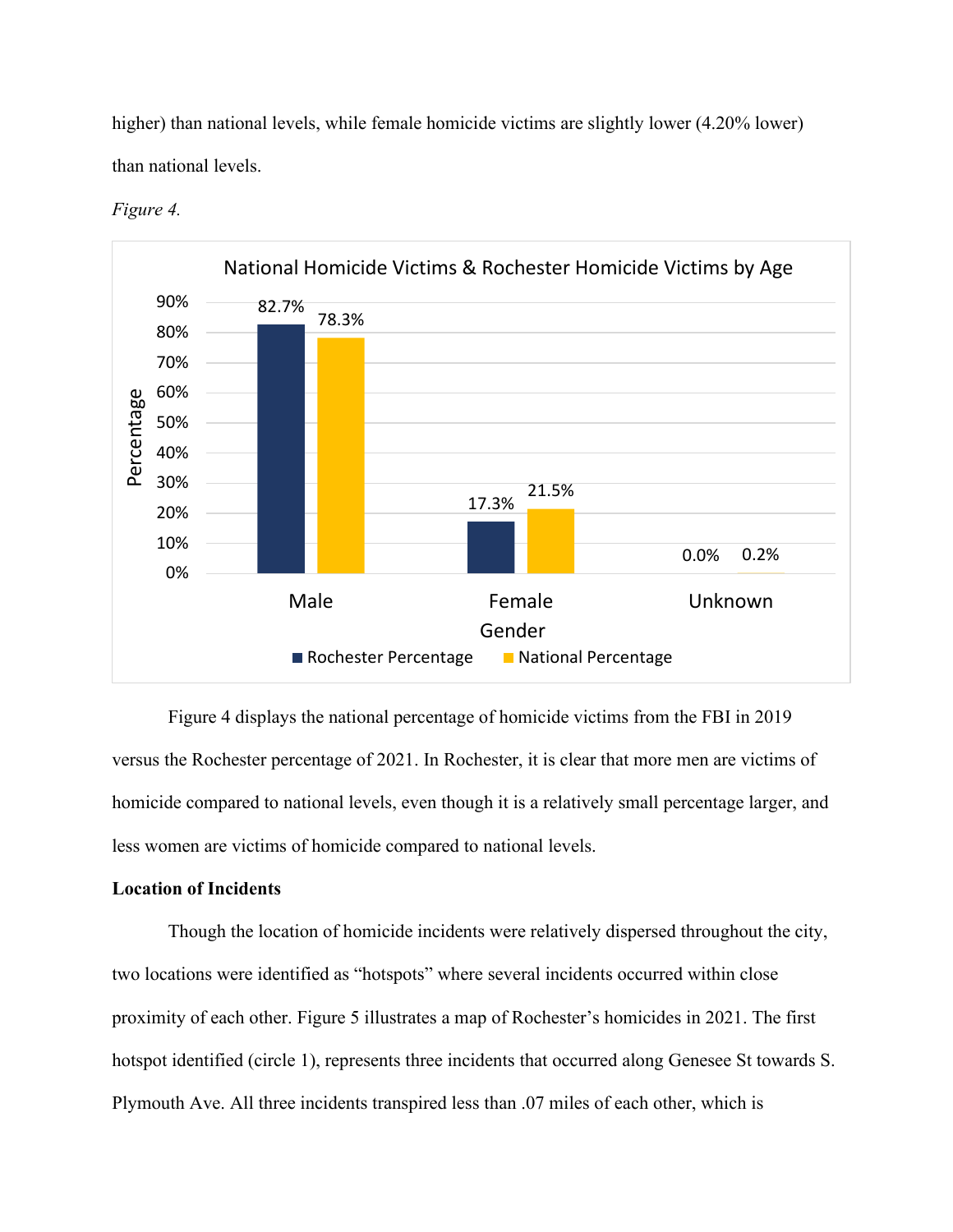equivalent to the distance of a soccer field. The second hotspot identified (circle 2) represents two incidents that occurred along Seward St. towards Columbia Ave. These incidents happened within .03 miles of each other, which is about the length of a football field. While not identified as hotspots, other areas also experienced high levels of homicide, namely the Northeast Quadrant and the Lyell-Otis neighborhood. Historically, these neighborhoods have experienced elevated levels of homicide, particularly within the past two decades.



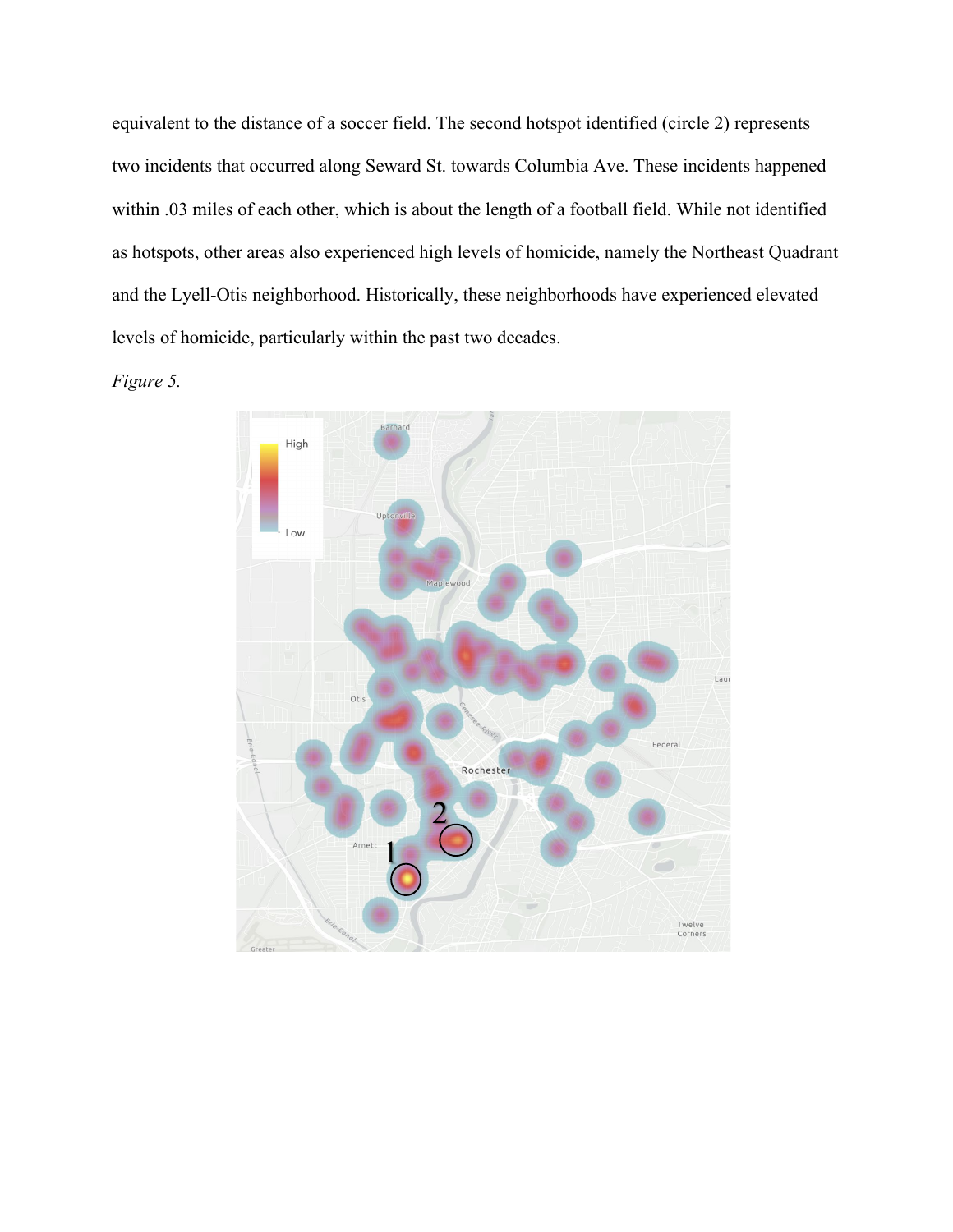## **Weapon Type**

In 2021, approximately 74% of homicides were committed with a firearm. This statistic is comparable to national figures, as 75% of homicides that occurred in 2018 were committed with a firearm (The Educational Fund to Stop Gun Violence, 2021). Other fatal weapons were less common, namely a knife/cutting instrument (12.3%) and a physical object (.04). Rochester's 2021 homicides by weapon type can be seen in Figure 6.





## **Conclusion**

The objective of this paper was to provide a snapshot of homicides in Rochester by examining homicide trends over time, victim demographics, location of incidents, and weapons used. We found that, though homicide levels have been gradually declining since 2000, the recent increases in 2020 and especially 2021 could prefigure a long-term trend or remain anomalous. This can only be determined in subsequent years. Despite these fluctuations, young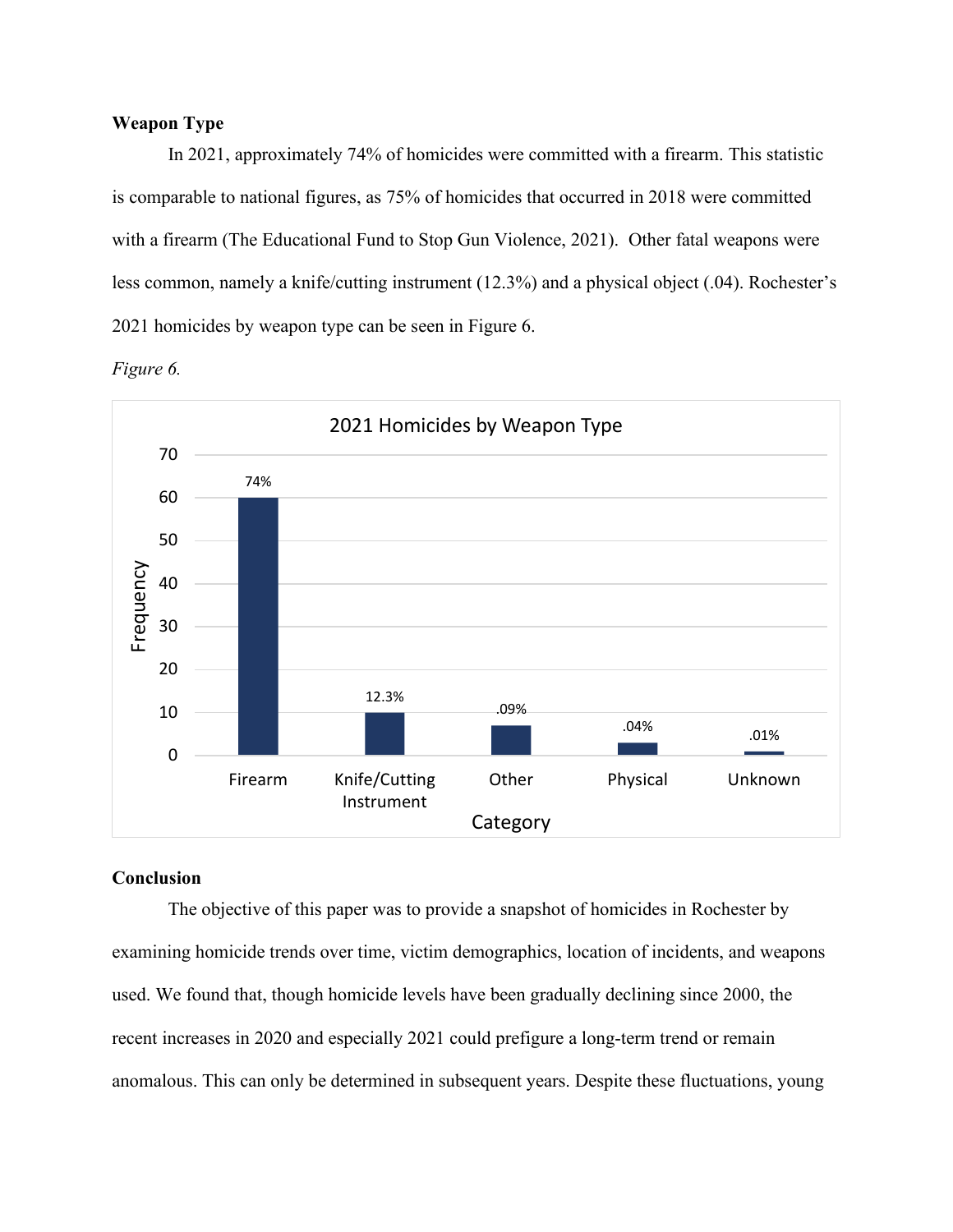black males have consistently and overwhelmingly been the subject of homicide victimization in Rochester and across the country. Moreover, gun violence has been the majority cause of these homicides, firearms being the weapon used in 74% of incidents in Rochester. Though relatively dispersed across the city, several of these homicides were concentrated in two hotspots of the south-west region of Rochester, namely in the Genesee and Seward St. areas.

Although no exact cause has been determined, elevated homicide levels may be attributed to stressors associated with the COVID-19 pandemic, civil unrest resulting from the deaths of George Floyd, Breonna Taylor, and Daniel Prude, and an increase in gun sales beginning in 2020 (Lopez, 2020; Jablow, 2020). Nonetheless, additional research is necessary for confirming the causes of this phenomenon. Identifying the catalysts of elevated homicide levels is vital in implementing and assessing current strategies aimed at decreasing violent crime in Rochester. We hope this report provides valuable insight into Rochester's homicide trends and encourages local agency leaders and policymakers to explore innovative evidence-based practices for addressing fatal crime in the city.